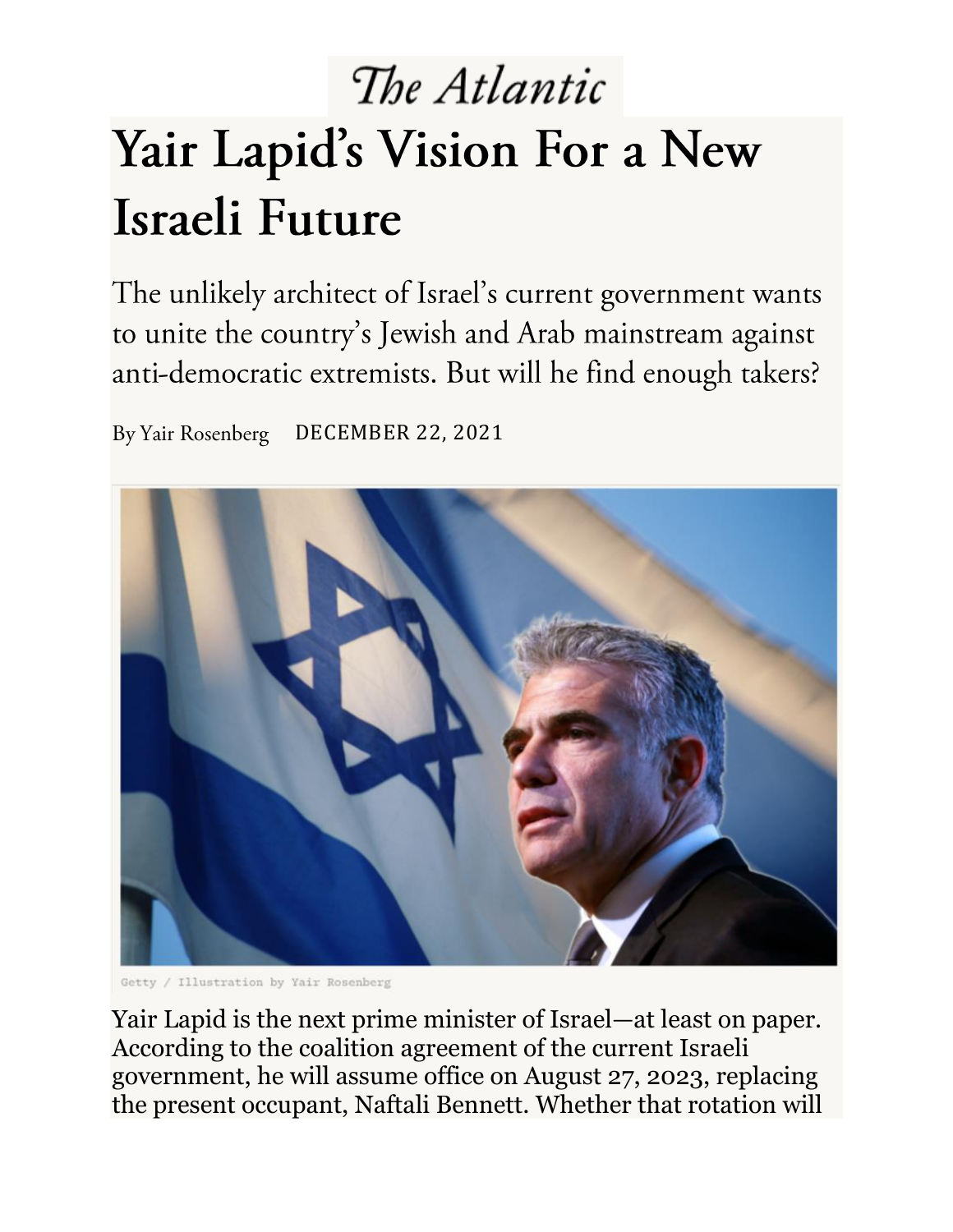actually take place, given the cutthroat nature of Israeli politics, is another question entirely. But Lapid, a secular liberal who is currently serving as the country's foreign minister, is certainly conducting himself like a prime minister in waiting. In recent months, he has traversed the globe, met with world leaders from London to Abu Dhabi, and made public pronouncements on the future of Israeli democracy and other core challenges facing the Jewish state.

Many of these statements were made in Hebrew and so did not draw the attention of the international press. But being passed over in favor of flashier and more incendiary Israel story lines is nothing new for Lapid. Few pegged the 58-year-old former TV presenter and amateur boxer as a statesman with staying power when he entered politics in 2012. On the contrary, most media and pundits counted him out from the start. When Lapid's party won a remarkable 19 seats in its debut—the second-most in parliament—it was dismissed as the flavor of the month for an Israeli electorate that tended to churn through third-way parties like crisp falafel. In 2013, *The New Yorker* published a 9,000 word story about the future of Israeli politics and didn't even talk to Lapid. *Eretz Nehederet*, Israel's equivalent of *Saturday Night Live*, depicted him in flamboyant boxing shorts, refusing to take him seriously as a thinker or politician. According to this fashionable consensus, Lapid was a squishy telegenic dilettante who wasn't long for the arena.

They don't talk about him that way anymore.

Here's what's happened since then: In five of the six elections since Lapid entered politics, his party garnered the most votes after Benjamin Netanyahu's Likud. Then, in June 2021, Lapid successfully supplanted Israel's longest-serving leader, in arguably the most remarkable feat in Israeli political history. To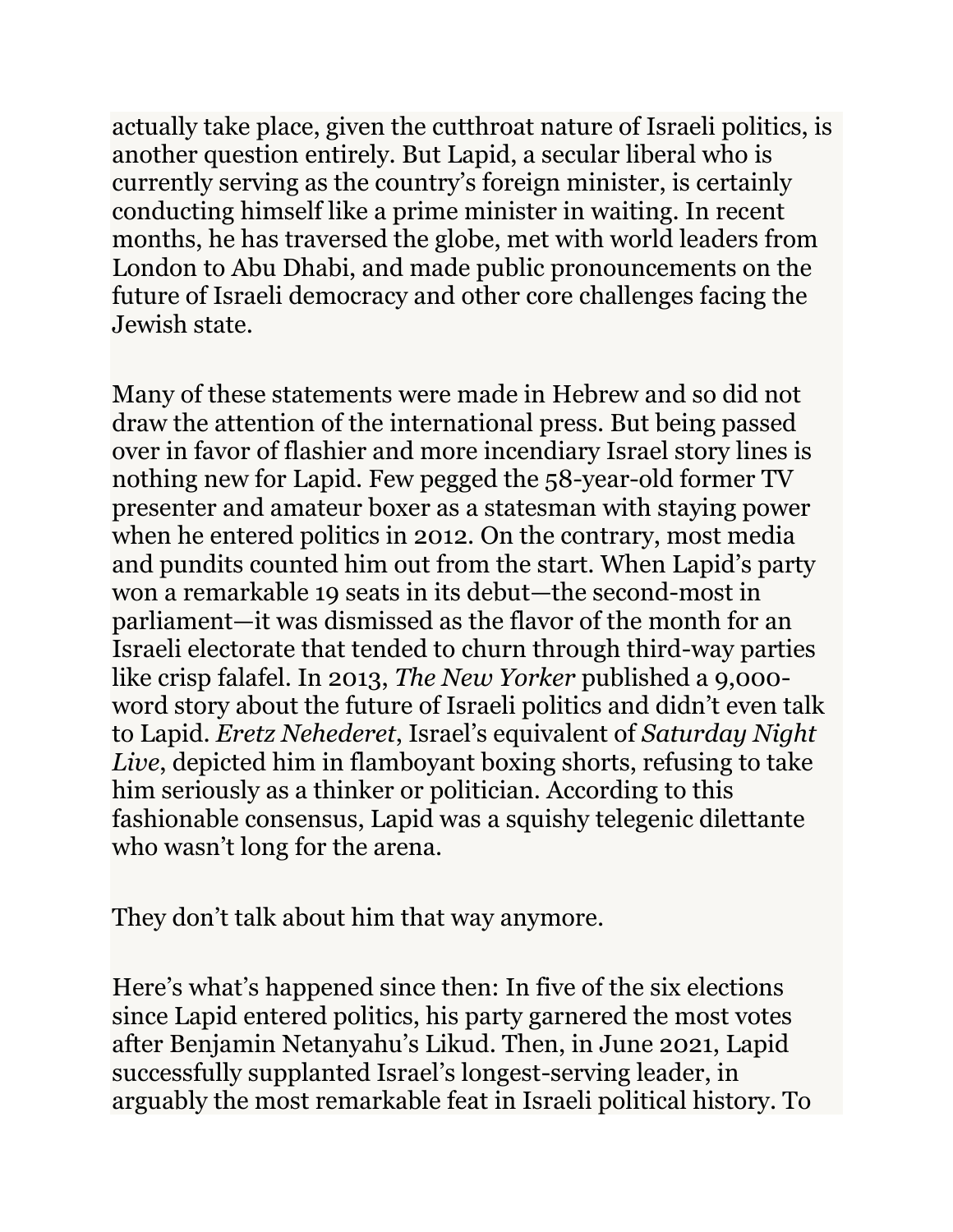accomplish this, Lapid personally [brokered](https://www.tabletmag.com/sections/israel-middle-east/articles/israel-new-government-netanyahu-explained) an unwieldy alliance of settlers, centrists, and leftists—Arabs and Jews—and assembled the 61 Knesset seats required to unseat the Netanyahu government.



Lapid's portrayal on Israel's SNL in 2013 (left) versus 2021 (right)

Victory came at a price, however. In order to bring right-wingers on board, Lapid had to offer the prime ministership to settler leader Naftali Bennett, and let him go first in a five-year rotation, despite Bennett having just 7 seats to Lapid's 17. This arrangement ensured Netanyahu's removal from office, but it meant that there was a good chance that Lapid would never take his place, since it was far from certain that such a fractious coalition could last for several months, let alone years.

Today, though, the new government is still alive and kicking. Last month, it passed Israel's first budget in more than three years, overcoming the chief obstacle to its stability. With every day that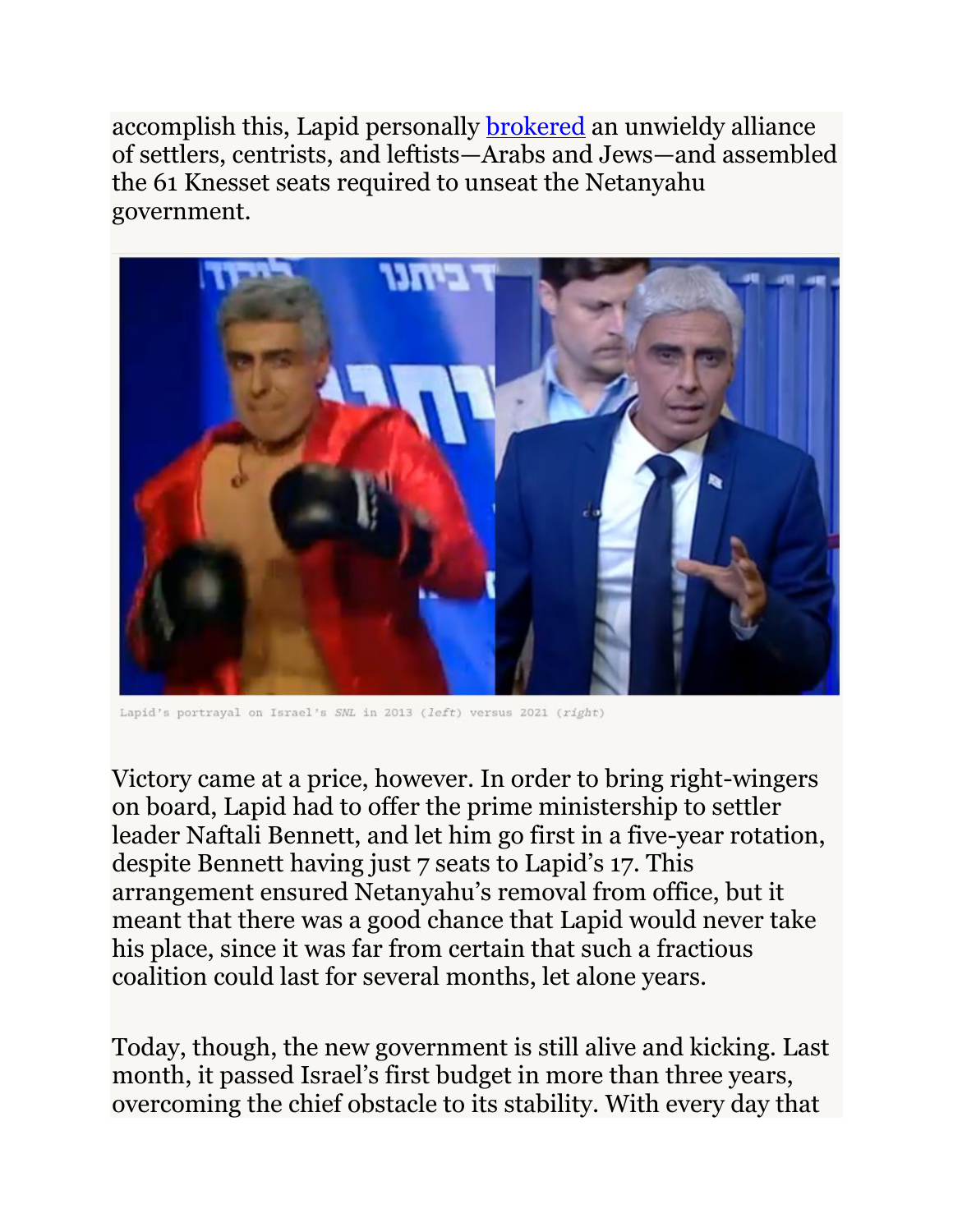passes, the phrase "Prime Minister Lapid" seems less far-fetched, leading more people to ponder what it might mean.

Lapid named his political party *Yesh Atid*, which translates to "There is a future." Like the man himself, the title has been derided by critics as eloquent but vacuous, and has understandably prompted the question: What future, exactly? As Lapid begins to spread his political wings, his vision for that next Israeli chapter has slowly come into focus. Earlier this month, we sat down to talk about it—and to discuss some of the more surprising statements he's made in recent weeks.

Last October, Lapid [spoke](https://www.youtube.com/watch?v=wrx28-Y-CtU?cc_load_policy=1) at the Knesset's annual memorial for Yitzhak Rabin, the peace-seeking Israeli prime minister who was slain by a far-right activist in 1995. The event is typically a somber affair filled with apolitical exhortations against violence. But Lapid, whose coalition had only recently replaced Netanyahu amid an atmosphere of extremist incitement, did not come to deliver clichés.

"There's a clear line between Rabin's murder and the last year," he opened. "Both are part of the great Israeli struggle. It's not between right and left. The great Israeli struggle is between those who believe in democracy and those who are trying to destroy it."

"Yigal Amir," Rabin's assassin, "wanted to murder the democratic idea," Lapid continued. "He said to himself that the majority does not determine things—that he knew better. If someone says to themselves that the majority does not determine things, then they're not really in the national camp. They're an extremist and a dangerous nationalist. Instead of loving their country, they hate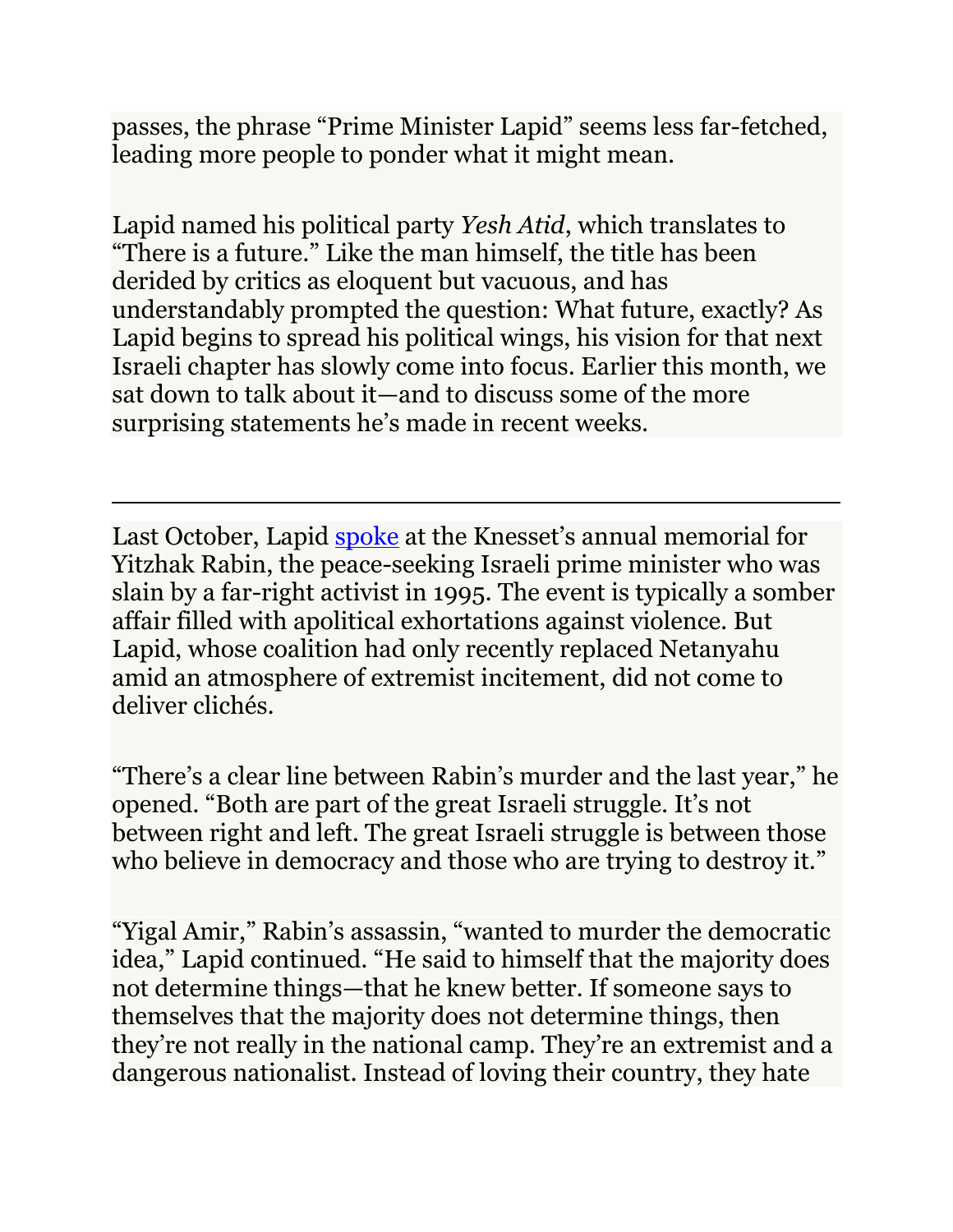anyone who does not think like them. Extremist nationalists are not patriots; extremist nationalism is not love of Israel."

Then came the line that rocked the assembly: "The ideological descendants of Yigal Amir are sitting today in the Knesset," Lapid declared. "They receive legitimacy; they are welcome guests in all the studios. If we had not performed this miracle, the government of change, they would now be ministers in the government."

Lapid did not specifically name any members of parliament in his speech, but somewhat amusingly, Bezalel Smotrich—the [anti-](https://www.timesofisrael.com/smotrich-at-knesset-ben-gurion-should-have-finished-the-job-thrown-out-arabs/)[Arab](https://www.timesofisrael.com/smotrich-at-knesset-ben-gurion-should-have-finished-the-job-thrown-out-arabs/) leader of an alliance of small, far-right parties—erupted in outrage at Lapid's remarks, effectively outing himself and his colleagues as the implied anti-democratic actors in question.

The speech, which made waves in Israel, was as much Lapid's political credo as it was a commemoration of Rabin. It laid out the struggle for Israel's future as he saw it, and his perceived place within it.

"This is what the elections were about," he said. "This is the division between coalition and opposition. Not right and left, but rather those who believe in democracy against those who are fed up with democracy. Those who want to unite the nation, and those who want to tear it apart."

Simply put, Lapid sees himself as a general marshaling the Israeli majority against an extremist minority, and everything he says is geared toward that goal. Unlike his nemesis Netanyahu, he resists attempts to pit different segments of society against each other, instead drawing a bright dividing line between a diverse Israeli mainstream that seeks a way to live together and the intolerant arsonists who seek to burn down their collective home. In his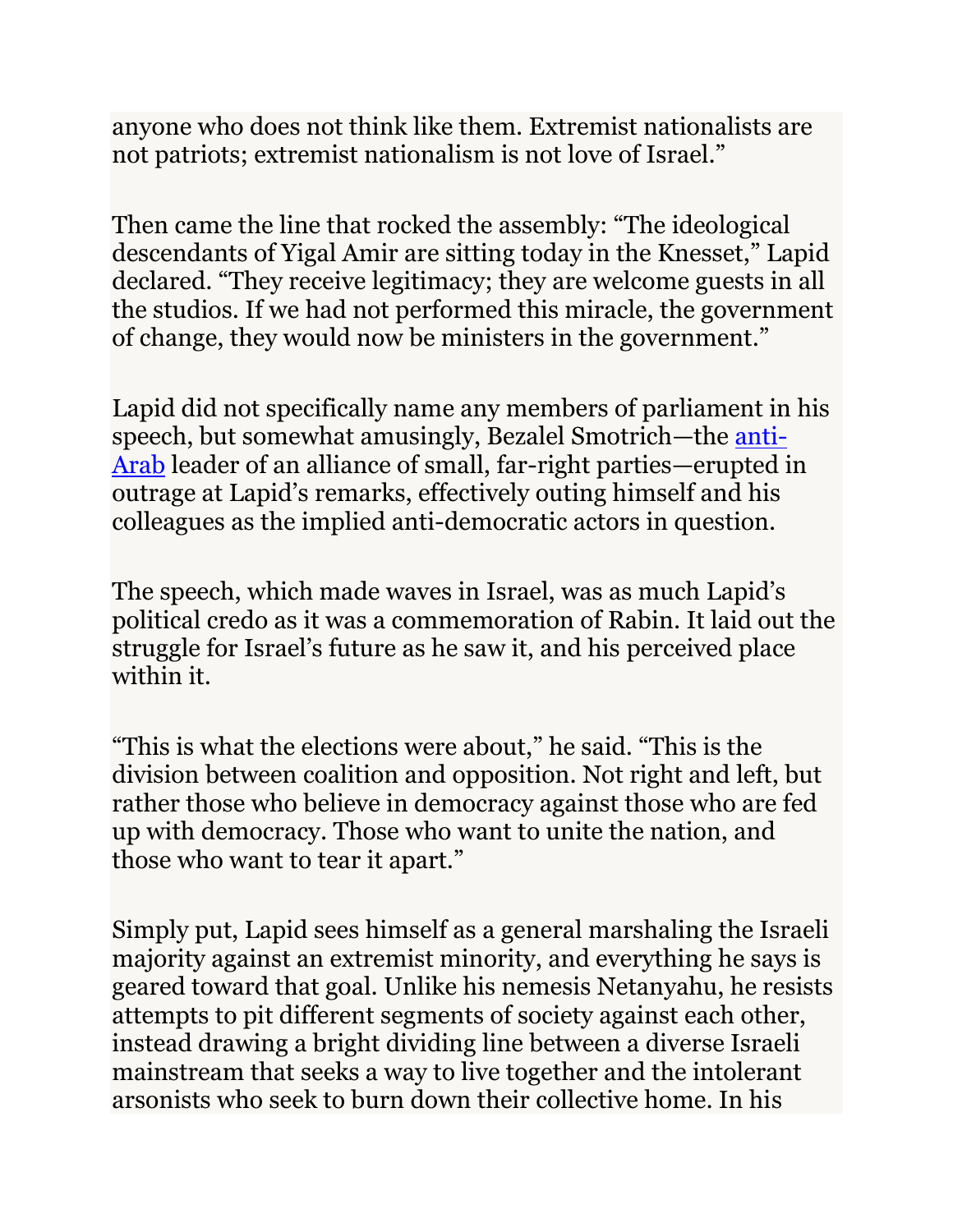rhetoric, Lapid tries to avoid pathologizing entire communities, eschewing stock political phrases like "Arab violence" or "settler violence" in favor of "extremist violence." This big-tent approach has its critics, who say it lets culpable communities off the hook, but for Lapid, it is a point of principle. As he [put it](https://www.youtube.com/watch?v=gFnK0Y2YyMY) in a campaign speech, "You can't talk from morning until evening about how much you love this country if you hate most of the people that live in it."

In practice, this leads Lapid to a ruthless political pragmatism. When he became opposition leader in May 2020, he [told me](https://www.tabletmag.com/sections/israel-middle-east/articles/yair-lapid-interview-may-2020) that we need fewer "theories" and more lawmakers who understand politics "as a managed conflict and less as a battle between two sides that want to kill each other." Since assuming power, Lapid has put this mediating approach into practice, wrangling consensus from eight different parties that range from the hardright to the Muslim Brotherhood. "If we disagree on something," he said, we "sit down and discuss it and find something that won't be 100% the way that I want it, and won't be 100% the way you want it, but it's going to *be*."

"You can't talk from morning until evening about how much you

love this country if you hate most of the people that live in it."

It wasn't always this way. When he first entered Israel's political arena, Lapid also claimed to represent the "mainstream." But that mainstream was more narrowly defined and looked a lot like Lapid's own cosmopolitan Tel Aviv bubble. His party had clear sectoral enemies, running explicitly against the financial carveouts granted to the ultra-Orthodox community and its exemptions from mandatory military service. He also once dismissively [dubbed](https://www.jpost.com/diplomacy-and-politics/lapid-apologizes-for-calling-arab-mks-zoabis) Israel's Arab lawmakers "Zoabis," a reference to one extremist politician, before apologizing.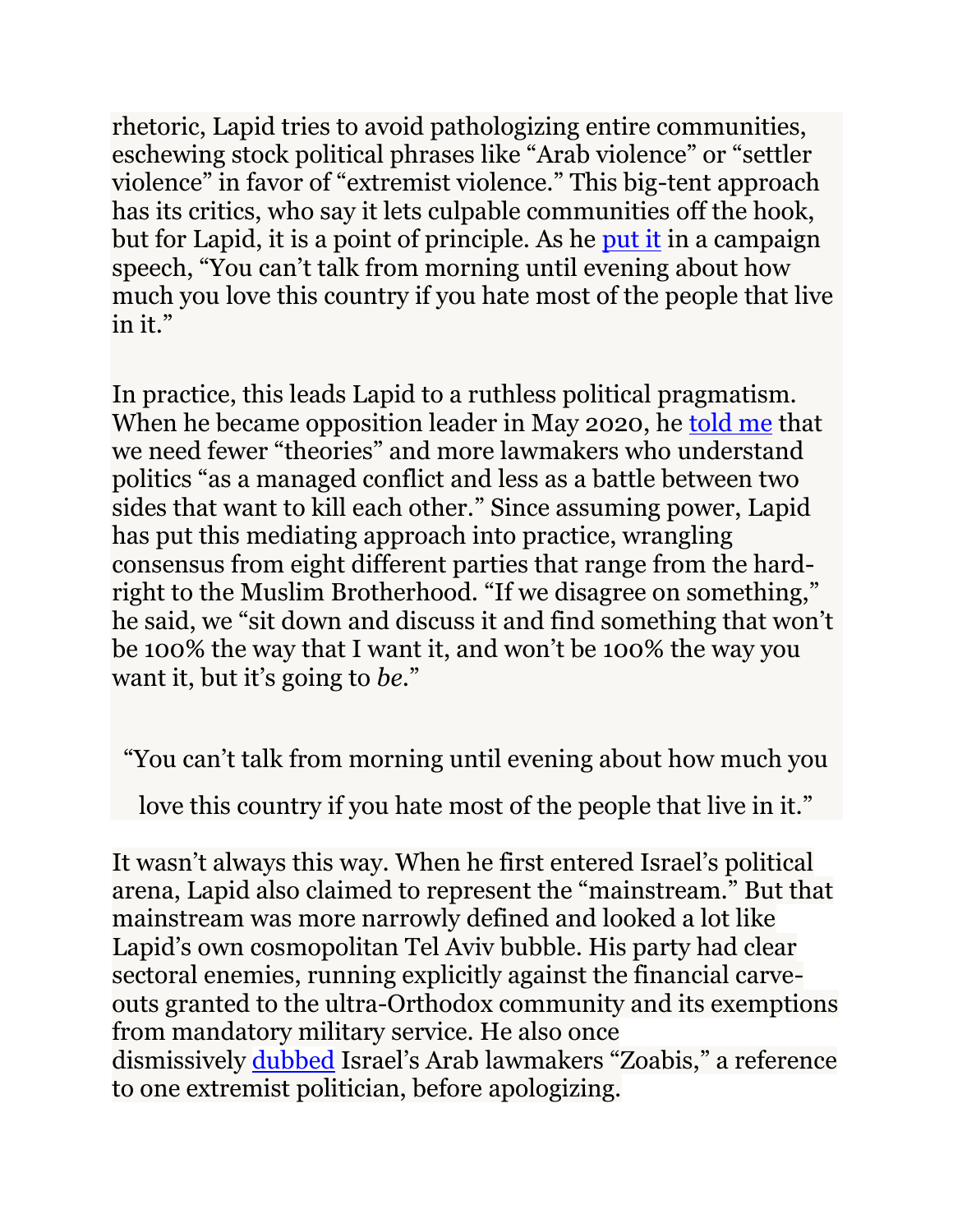But with each election, Lapid's definition of the mainstream expanded to more accurately encompass greater swaths of Israeli society. His anti-ultra-Orthodox rhetoric [softened.](https://www.youtube.com/watch?v=Yo0Pmzpe9lA) He tried to find common ground with the political right. But nowhere has this evolution been more apparent than in Lapid's outreach to Israel's Arab community.

Last February, in the heat of his election campaign, Lapid held a town-hall meeting over Zoom. The event was pitched toward English-speaking Israelis, but Lapid's most notable pronouncement wasn't directed at them at all. As the *Times of Israel* [reported:](https://www.timesofisrael.com/as-arab-consensus-splinters-wangling-for-communitys-vote-sparks-hard-questions/)

It's "right," he said, "for the country to invest in Arab neighborhoods the same money they're investing everywhere else, in housing, in schooling, in the health system. This should be—it's just the right thing to do."

He added: "I travel quite a bit. I'm always a bit ashamed when entering an Arab city or an Arab town in Israel and seeing how the roads shrink and how the infrastructure [worsens]. Civil equality is part of what countries should do. And we don't."

He noted that Israel spends about 25% less on Arab children in school than Jewish ones.

"This is just not right," he said. "You don't get to do this if you consider yourself a just country. We cannot sit in Zichron and look at Fureidis and say [to ourselves], these are second-class citizens. There are no second-class citizens in a country that respects itself."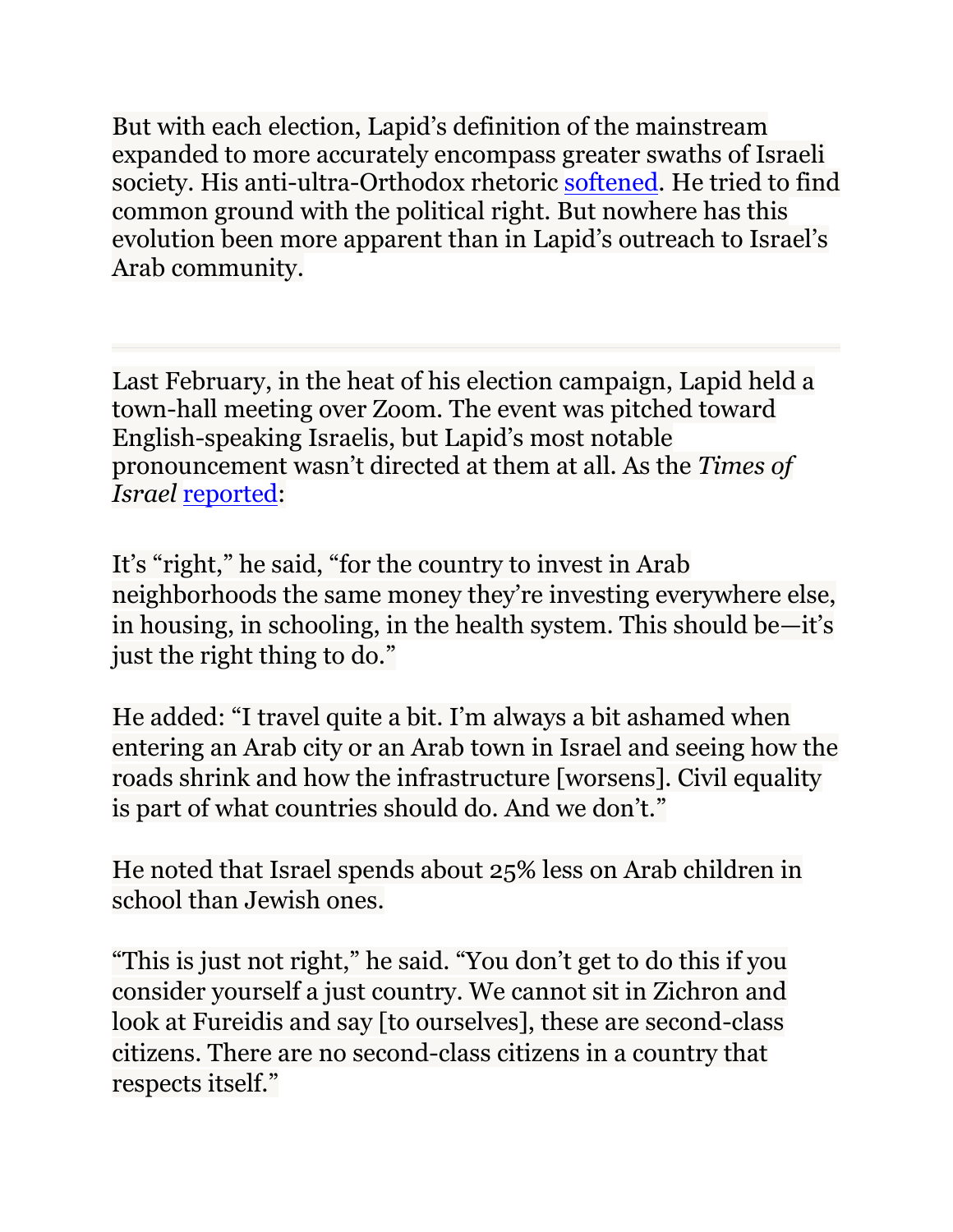It's not uncommon for Israeli politicians to talk about the need to better serve the country's Arab citizens. But this claim is usually couched in the language of national self-interest, not Arab rights. As one analyst [wrote](https://www.timesofisrael.com/as-arab-consensus-splinters-wangling-for-communitys-vote-sparks-hard-questions/), "Israeli politicians, especially on the right, often respond to questions about equality with practical arguments. Investment in the Arab community is good for the economy, good for industry, reduces crime—its strongest argument, in other words, is that it's good for everyone else. But Lapid's concern was emphatically about the Arabs themselves."

This framing was not coincidental, and it hinted at Lapid's plan to dramatically transform the landscape of Israeli politics. Months later, when he assembled his anti-Netanyahu coalition, the clincher was the inclusion of Ra'am, an Islamist party, which became the first independent Arab party to serve in an Israeli government. The party's leader, Mansour Abbas, had run on a bold pledge to work with the next Israeli coalition, rather than protest outside it, and Lapid took him up on the offer. Last month, their partnership bore fruit: The coalition [passed](https://www.timesofisrael.com/knesset-approves-key-funding-bill-begins-debating-2022-state-budget/) the largest funding allocation for Israel's Arab citizens in the country's history.

In August, when Said al-Harumi, a Bedouin Knesset member from Ra'am, died suddenly at the age of 49, Lapid went to the family's mourning tent to eulogize him alongside Abbas. "He fell in battle because he believed in something so much that he exhausted himself for it," Lapid declared. "He worked day and night. He fought for his people, for his family, for his tribe, for the things he believed in."

Turning to Abbas, Lapid added, "We will not forget and we will continue to work together. This is his legacy: that we stand here together today. All of us. You are part of the government, you are partners, you are equal. We learn from you and we will continue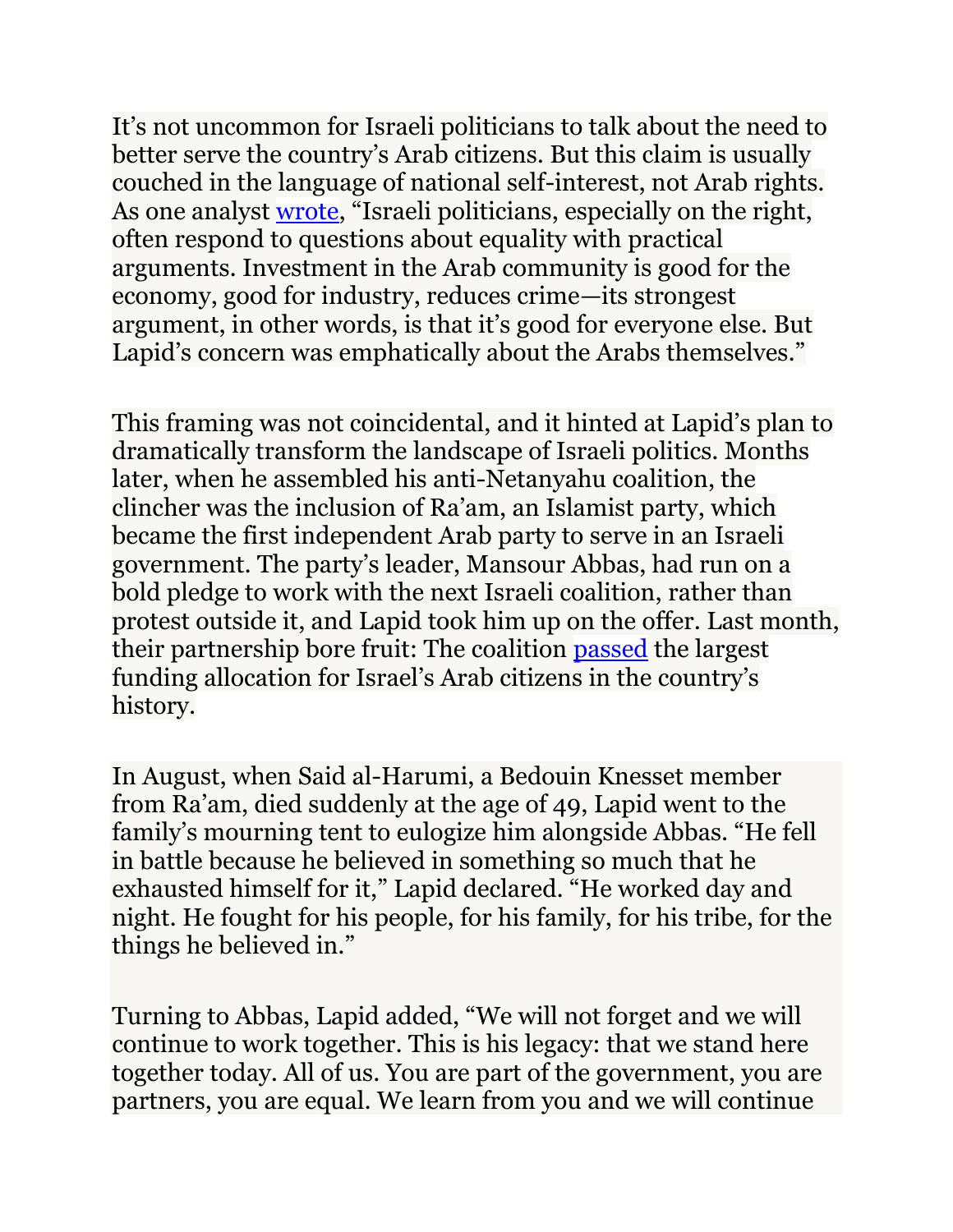to learn from you. I learned a lot from Said; I learn from you, Mansour; I learn from the community that is sitting here … We are crying with you and hugging you on this day."

Lapid's warm words were [captured on](https://www.youtube.com/watch?v=lVJfs5phsac) video and earned him the [ire](https://www.srugim.co.il/594412-%D7%A1%D7%A2%D7%A8%D7%94-%D7%91%D7%A2%D7%A7%D7%91%D7%95%D7%AA-%D7%94%D7%94%D7%A1%D7%A4%D7%93-%D7%A9%D7%9C-%D7%99%D7%90%D7%99%D7%A8-%D7%9C%D7%A4%D7%99%D7%93-%D7%9C%D7%90%D7%9C%D7%97%D7%A8%D7%95%D7%9E) of the Israeli right, which attacked him on social media for valorizing supposed "[terrorism supporters](https://twitter.com/riklin10/status/1430868507487506433)." But he did not apologize. Instead, he did it again. In October, Lapid visited the Bedouin community in Israel's south alongside Mansour Abbas, and gave the following [speech,](https://www.youtube.com/watch?v=Wt87aCgfqVE) which he posted to his socialmedia channels:

This visit is part of a historic step that we are taking, where the government is not some patron that is coming to tell the Bedouin residents of the Negev how they should live. Rather, for the first time in history, there is an Arab party that is part of the leadership of Israel, that is part of the government, and that is an important partner in the government. Thanks to this partnership, in the next few weeks, we will pass the state program for the development of the Arab community, which includes tens of billions of shekels in infrastructure investment that should have been made long ago …

We will continue to work toward full civil equality for Israel's Arab citizens and to fix the deep-rooted problems facing the Arab community in Israel.

Israel's Arabs constitute some 20 percent of the country's population. Contrary to popular narrative, polls show that many of them [identify](https://newsletters.theatlantic.com/deep-shtetl/61b8eb564dbd460022dd67ac/israels-version-of-the-latinx-question/) with the Israeli state. By any honest definition, they are part of the Israeli mainstream. Yet until now, they have been treated as outsiders by politicians and the popular discourse, and have faced persistent discrimination. Lapid and the government he built are slowly changing that.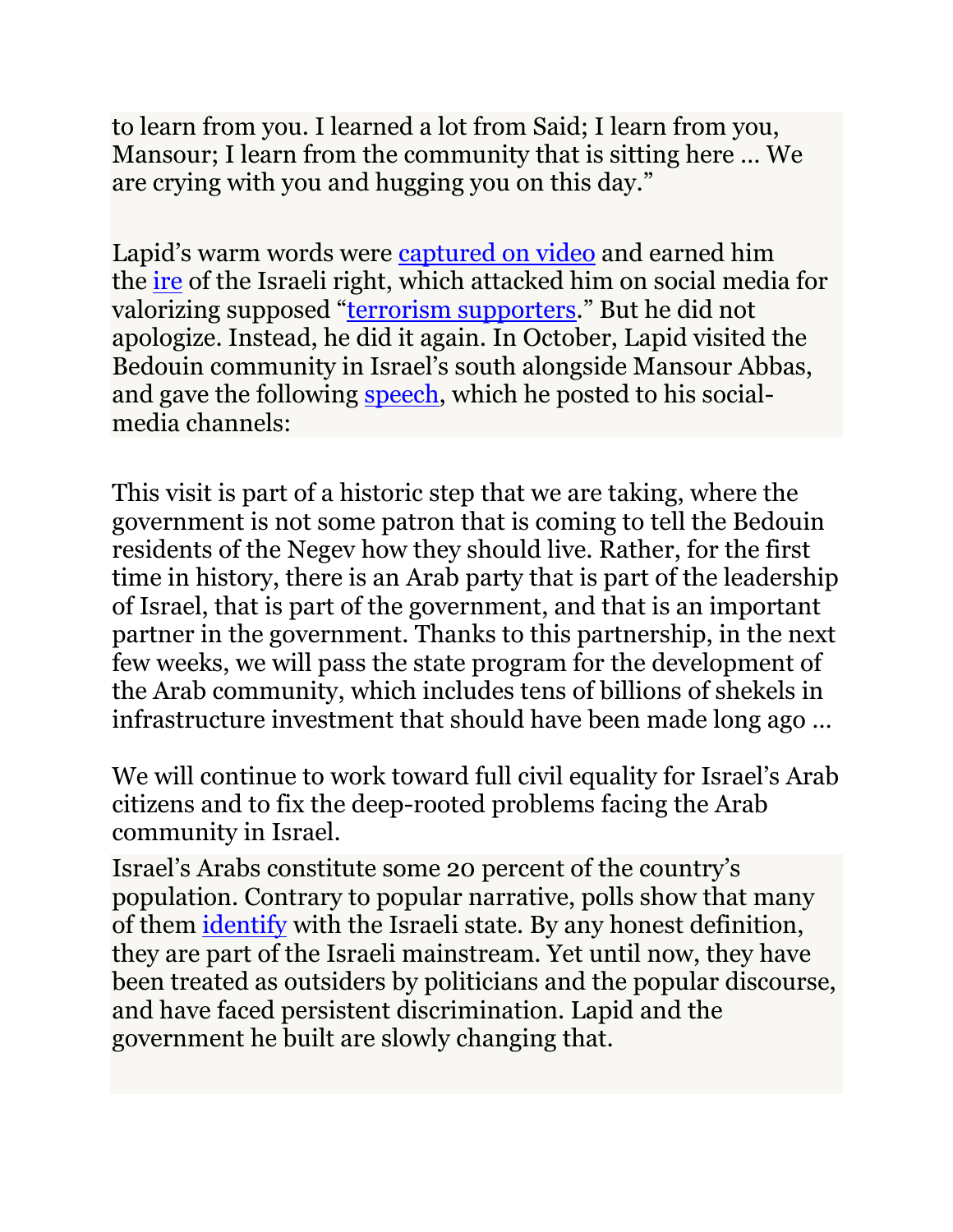"The Arab citizens of Israel are citizens of Israel," he told me, "and when you are a citizen in a democratic country, you deserve the same rights as everyone else." To Lapid, unlike his critics on the nationalist right and anti-nationalist left, advocating for Israel's Arabs does not conflict with his support for Israel's continued existence as the world's sole Jewish state. "I'm proud of Israel as a democracy, and I'm proud of Israel as a safe haven and the only country that Jews have on this Earth," he said. "I totally support civil rights for the Arab citizens of Israel. And part of civil rights is the basic dignity of equal infrastructure, schools, and water, and electricity, and all the things that make life a life. Therefore, without apologizing for it, I support Israel investing more in its Arab citizens<sup>"</sup>

"It kind of amazes me that there is even a question mark on this," he added. "These are the basic things that Israel needs to do and wants to do, and therefore it's part of the policy I'm pushing in this government."

Our conversation focused on Israel's internal challenges, from democratic erosion to [extremist Jewish violence](https://www.theatlantic.com/ideas/archive/2021/12/yair-lapid-israel-interview/621018/) to Arab inequality. But it's not hard to see how Lapid's positions on these topics underlie his outlook toward Israel's external challenges, including its conflict with the Palestinians. He has always supported a two-state solution that would end Israel's occupation of the West Bank, [saying](https://www.timesofisrael.com/yair-lapid-calls-for-talks-with-palestinians-in-partys-foreign-policy-speech/) that Israel and the Palestinians did not need "a happy marriage," but rather "a divorce we can live with." Given the fractured nature of both groups' political leadership, Lapid sees little hope in the near term for realizing this vision today. But he likely believes that an Israel more at peace with itself—and particularly with the Palestinian citizens inside it would be better positioned to make peace with those Palestinians outside.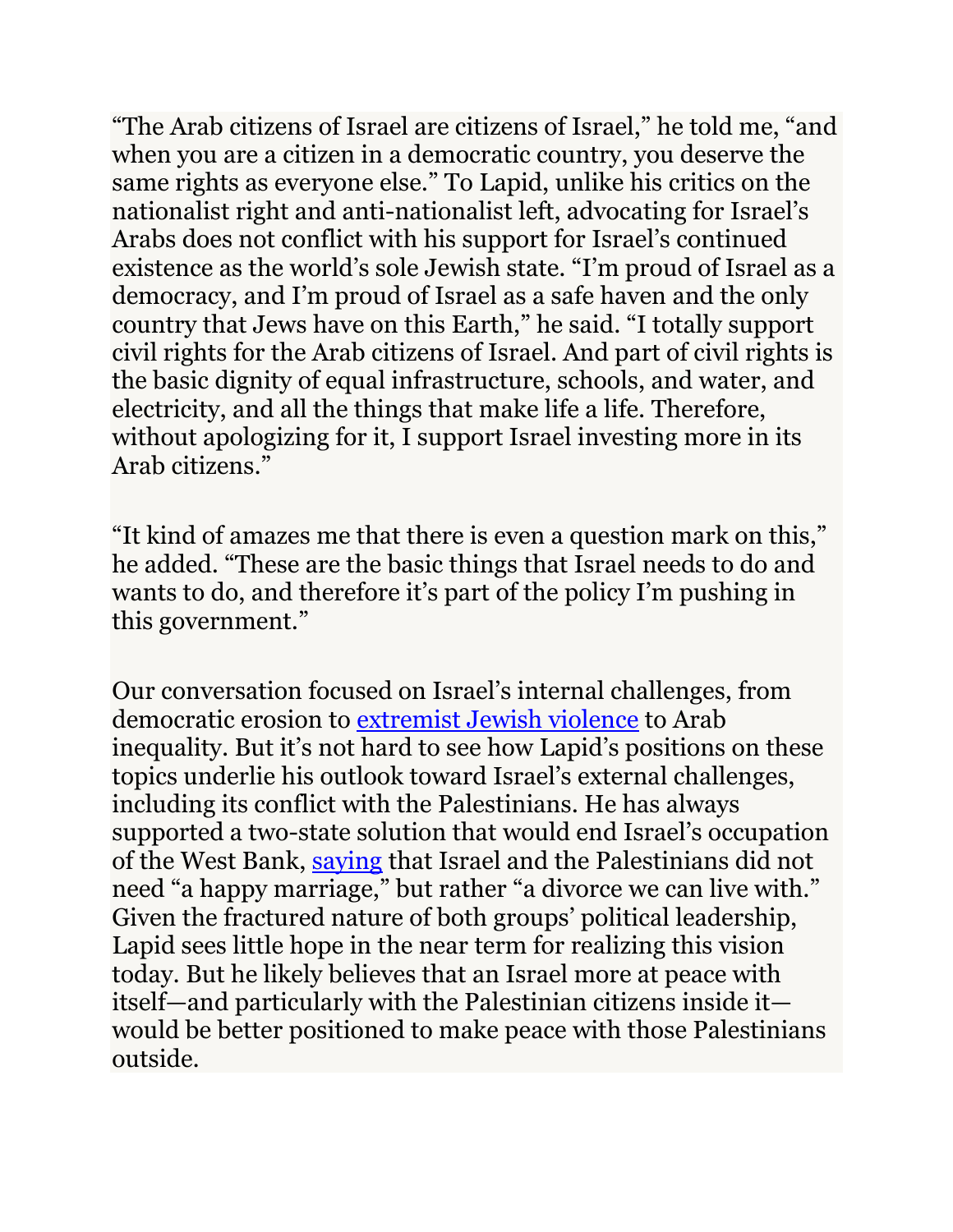"It is not authentic to be an extremist." That's what Lapid [told](https://www.tabletmag.com/sections/israel-middle-east/articles/yair-lapid-interview-may-2020)  [me](https://www.tabletmag.com/sections/israel-middle-east/articles/yair-lapid-interview-may-2020) shortly after he became Israel's opposition leader last year. He has staked his entire political career on this proposition. He insists that violent Arab and Jewish extremists are aberrations who abuse nationalism and faith to justify their anti-social impulses, unlike the Israeli mainstream that he aspires to represent. "That is my lifetime mission as a politician: to unite Israelis who believe in democracy and outreach to people who are different from you," he said.

It's a powerful story, and as a former journalist, Lapid is good at telling it. But it's not Israel's only story. A few months ago, Bezalel Smotrich, the head of the far-right alliance, got up in the Knesset and said something very different. After being heckled by several Arab Knesset members, he [snapped](https://www.srugim.co.il/607253-%D7%A1%D7%9E%D7%95%D7%98%D7%A8%D7%99%D7%A5-%D7%90%D7%AA%D7%9D-%D7%A4%D7%94-%D7%9B%D7%99-%D7%91%D7%9F-%D7%92%D7%95%D7%A8%D7%99%D7%95%D7%9F-%D7%9C%D7%90-%D7%92%D7%9E%D7%A8-%D7%90%D7%AA-%D7%94%D7%A2), "I'm not talking to you, anti-Zionists, terror supporters, enemies. You're here by mistake, because [David] Ben-Gurion," Israel's first prime minister, "didn't finish the job and throw you out in 1948." This ugly outburst brought to mind a different Knesset riposte by Jamal Zahalka, a member of the hard-line Arab party Balad, in which he turned to his Jewish colleagues in a heated 2015 exchange and declared: "We were here before you, and we'll be here after you."

This is the story that many people in Israel tell themselves. It's a zero-sum struggle in which only one side can win and the other must lose. I recalled these stories to Lapid, and asked whether there was truly an electoral constituency for his alternative narrative. Did enough Israelis really share his story?

"The examples you use are the sharp ends of Israeli extremism," he replied. "This is not the majority. We are the majority." He pointed to the current government, with its eight parties—left, right, Jewish, Arab—somehow serving a common cause, as proof.